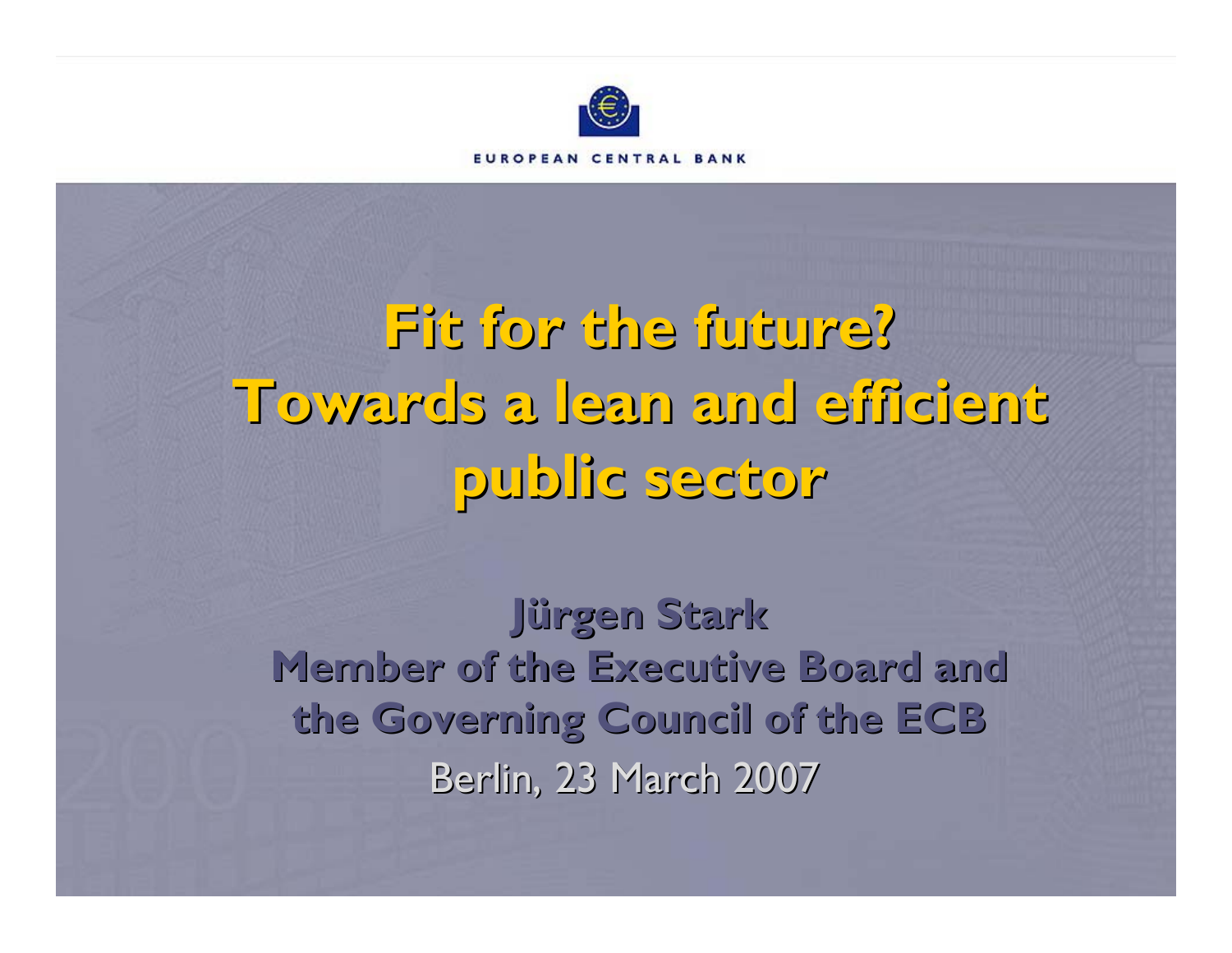### **1. Introduction 1. Introduction**

### Central bank perspective on fiscal policy:

 $\Box$  Budgetary consolidation and fiscal stance (short-term) U Sustainability of public finances (long-term)

### Independent central banks at arms length from "politics" of public spending, but:

- ŋ, Public sector performance and efficiency matter
- Ŏ, Relevant for economic growth and fiscal sustainability

### Today:

 $\Box$ Broader reflections on role and size of public sector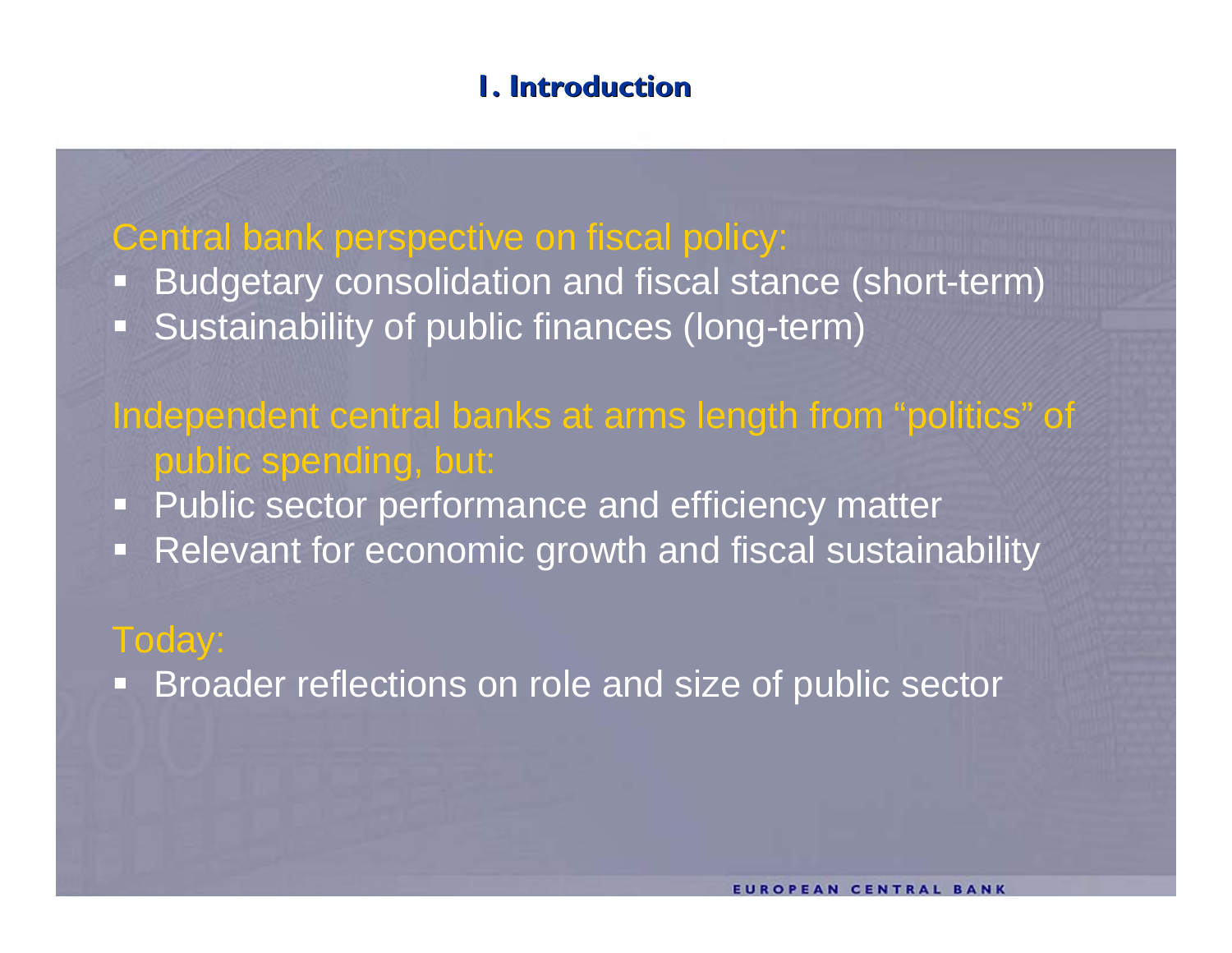### **2. The core objectives of government (1)**

## **Adam Smith: The Wealth of Nations** State should be responsible for:

*"erecting and maintaining those public works, which, though they may be in the highest degree advantageous to a great society, are…of such a nature, that the profit could never repay the expense to any individual or small number of individuals"*

### Basic Public Goods with limited scope

- Rule of law (public administration, police, judiciary)
- $\Box$ Basic infrastructure (roads, railways)
- $\Box$ **Defence**
- o. **Education**
- $\Box$ Basic social safety net and healthcare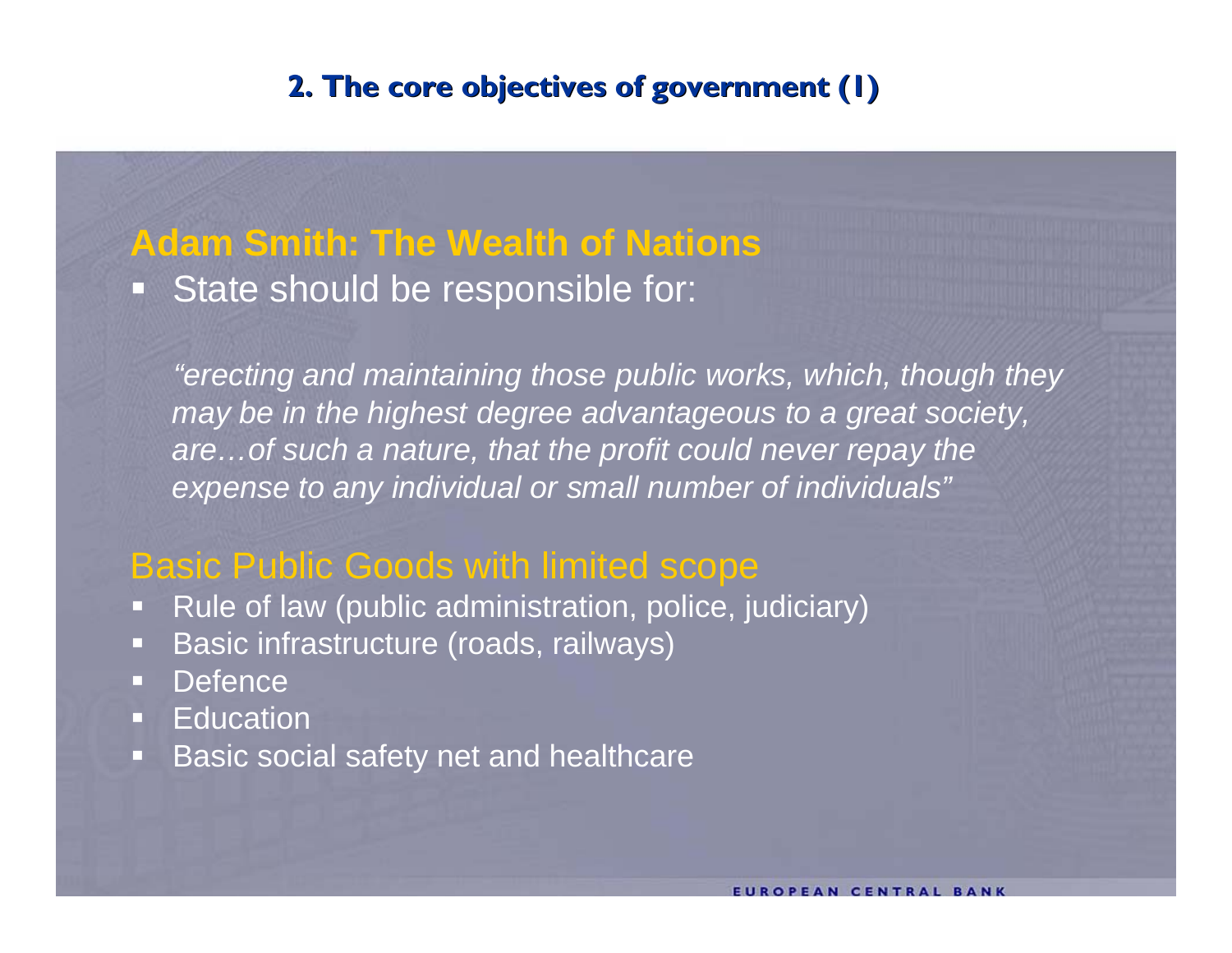### 3. The rise of government expenditure

| General government expenditure (% of GDP) |      |      |      |  |  |
|-------------------------------------------|------|------|------|--|--|
|                                           | 1913 | 1960 | 1990 |  |  |
| France                                    | 17.0 | 34.6 | 48.8 |  |  |
| Germany                                   | 14.8 | 32.4 | 44.1 |  |  |
| <b>Italy</b>                              | 17.1 | 30.1 | 52.4 |  |  |
| Japan                                     | 8.3  | 17.5 | 31.3 |  |  |
| <b>United Kingdom</b>                     | 12.7 | 32.2 | 38.5 |  |  |
| <b>United States</b>                      | 7.5  | 27.0 | 36.0 |  |  |
|                                           |      |      |      |  |  |

Sources: European Commission, Tanzi & Schuknecht (2000)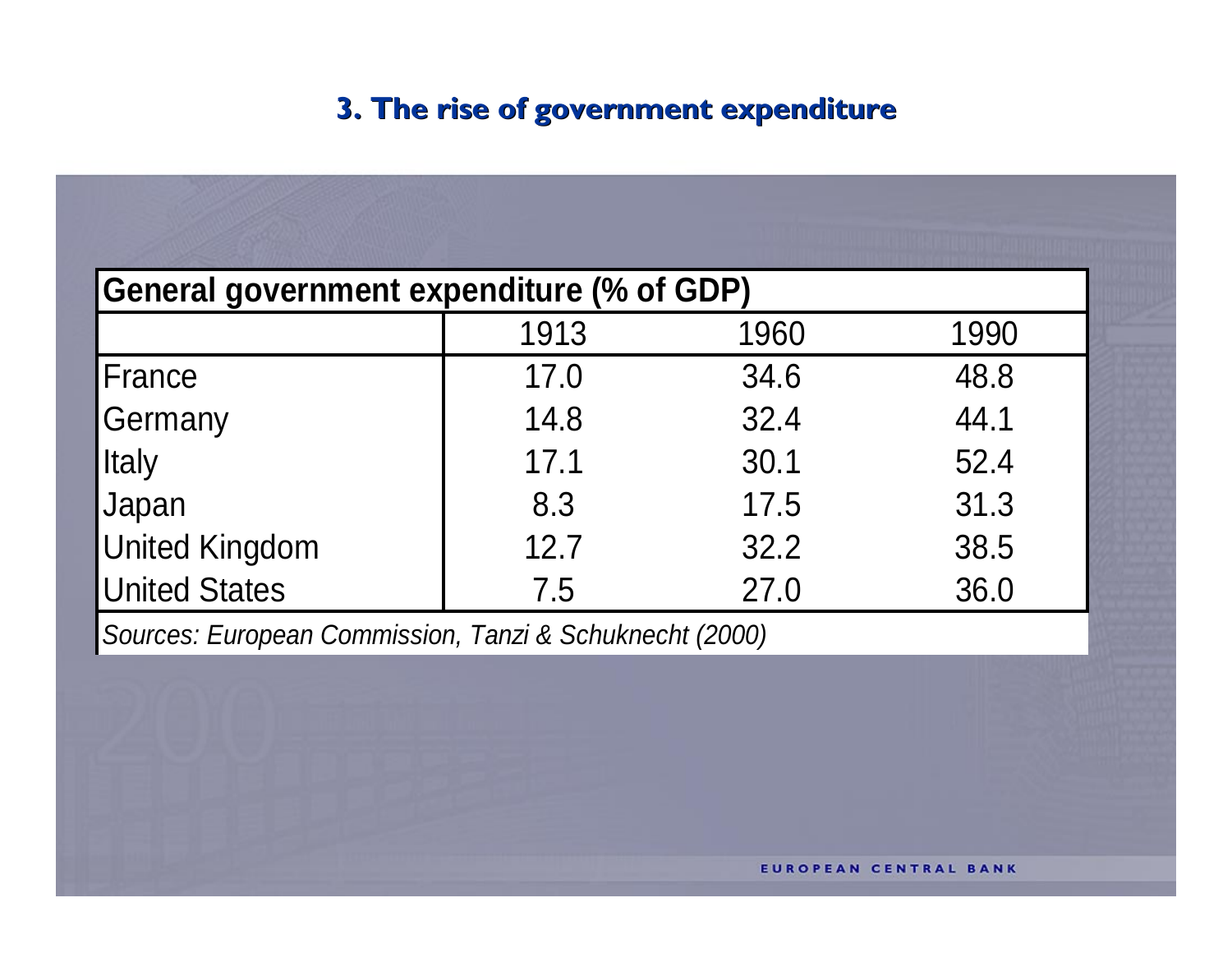### **4. The core objectives of government (2)**

# Post-war enthusiasm for state intervention

### Musgrave: objectives of fiscal policy:

- **Allocation Stabilisation**
- **Redistribution**

# Hayek, Buchanan: criticised "big" government Framework of rules for markets, incentives, opportunities

### Consensus view?

 Need to focus on core objectives and achieve them in an efficient manner.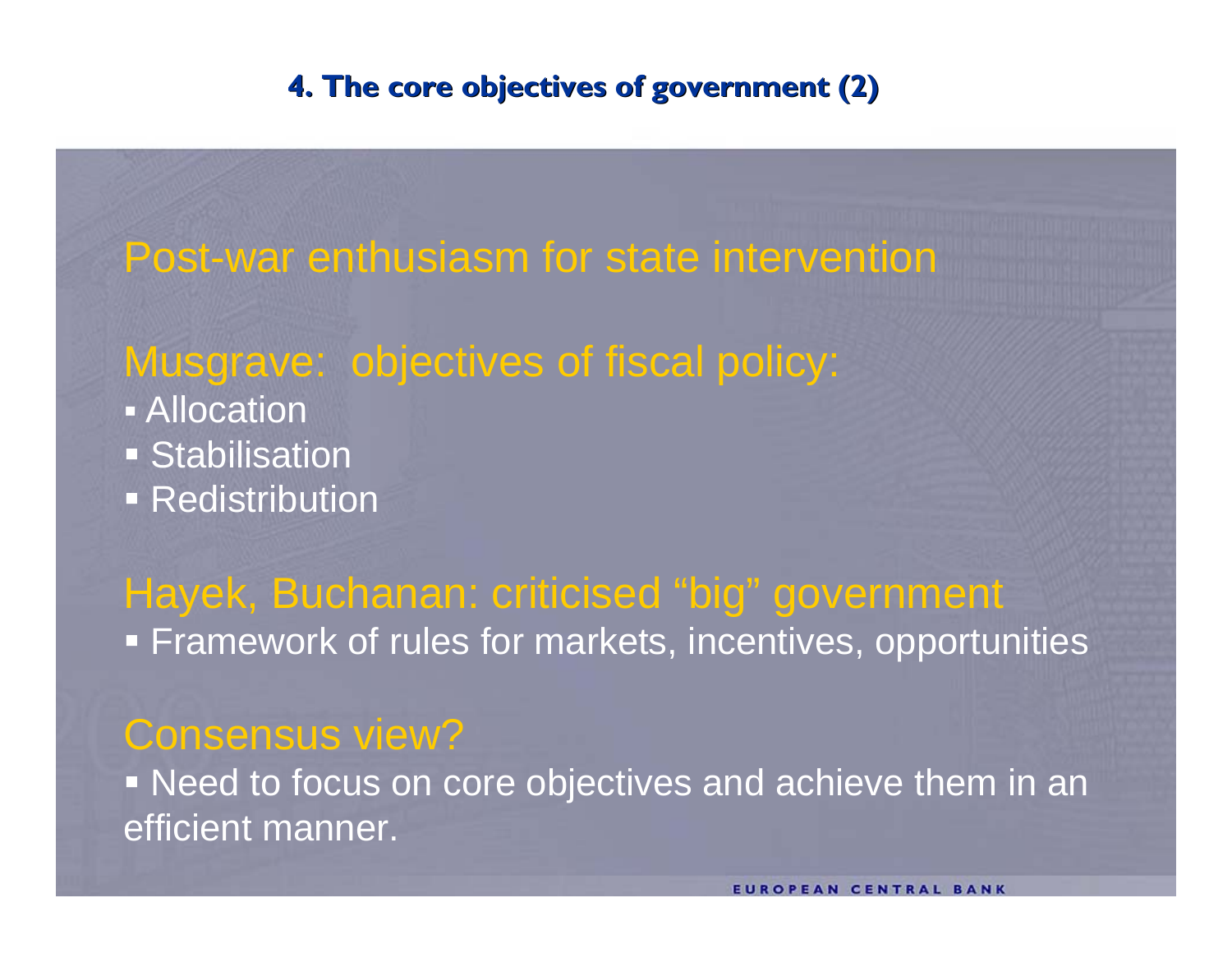### **5. Cross country differences in public spending**

| General government expenditure in 2005 (% of GDP) |      |                       |      |  |  |
|---------------------------------------------------|------|-----------------------|------|--|--|
| France                                            | 53.7 | Sweden                | 56.0 |  |  |
| <b>Belgium</b>                                    | 52.2 | <b>Denmark</b>        | 52.5 |  |  |
| Finland                                           | 49.9 | <b>United Kingdom</b> | 44.0 |  |  |
| Austria                                           | 49.8 | Norway                | 42.9 |  |  |
| <b>Italy</b>                                      | 48.1 | <b>New Zealand</b>    | 40.6 |  |  |
| Portugal                                          | 47.8 | Japan                 | 39.5 |  |  |
| Germany                                           | 46.8 | Canada                | 39.3 |  |  |
| Greece                                            | 46.8 | Australia             | 34.9 |  |  |
| Euro area                                         | 47.6 | <b>United States</b>  | 34.8 |  |  |
| Netherlands                                       | 45.4 | Korea                 | 28.1 |  |  |
| Luxembourg                                        | 43.2 |                       |      |  |  |
| Spain                                             | 38.2 |                       |      |  |  |
| Ireland                                           | 34.1 |                       |      |  |  |

*Sources: European Commission if available, otherwise OECD*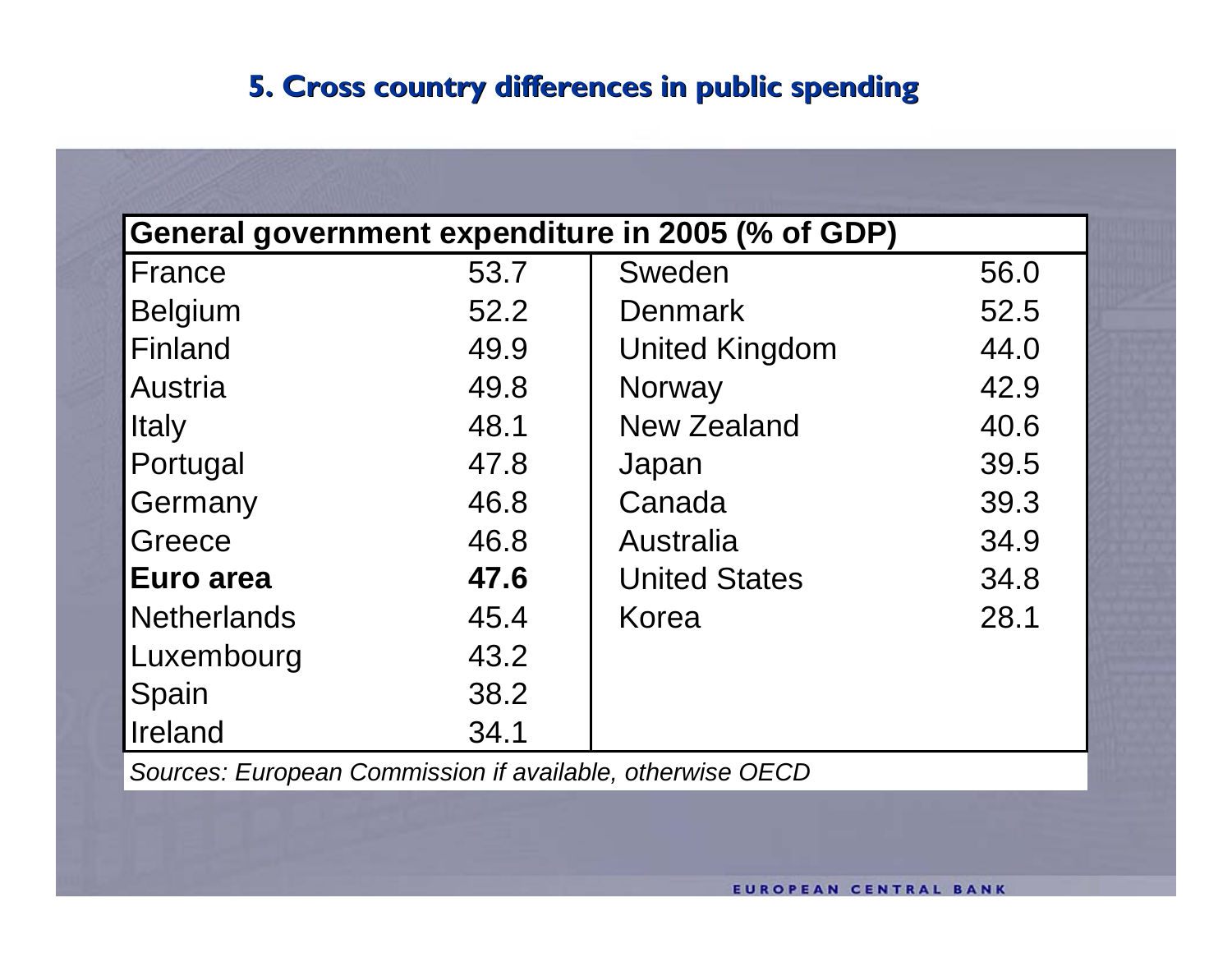### **6. How effective is public spending? (1)**

Spending can come to be seen as an end in itself (e.g. election pledges)

Need to distinguish between "means" and "ends" Growing interest in "quality" and "effectiveness" of public spending: Inputs (spending)  $\rightarrow$  Outputs (performance)

Does more spending lead to better performance?

- Not always
- Can "get more for less"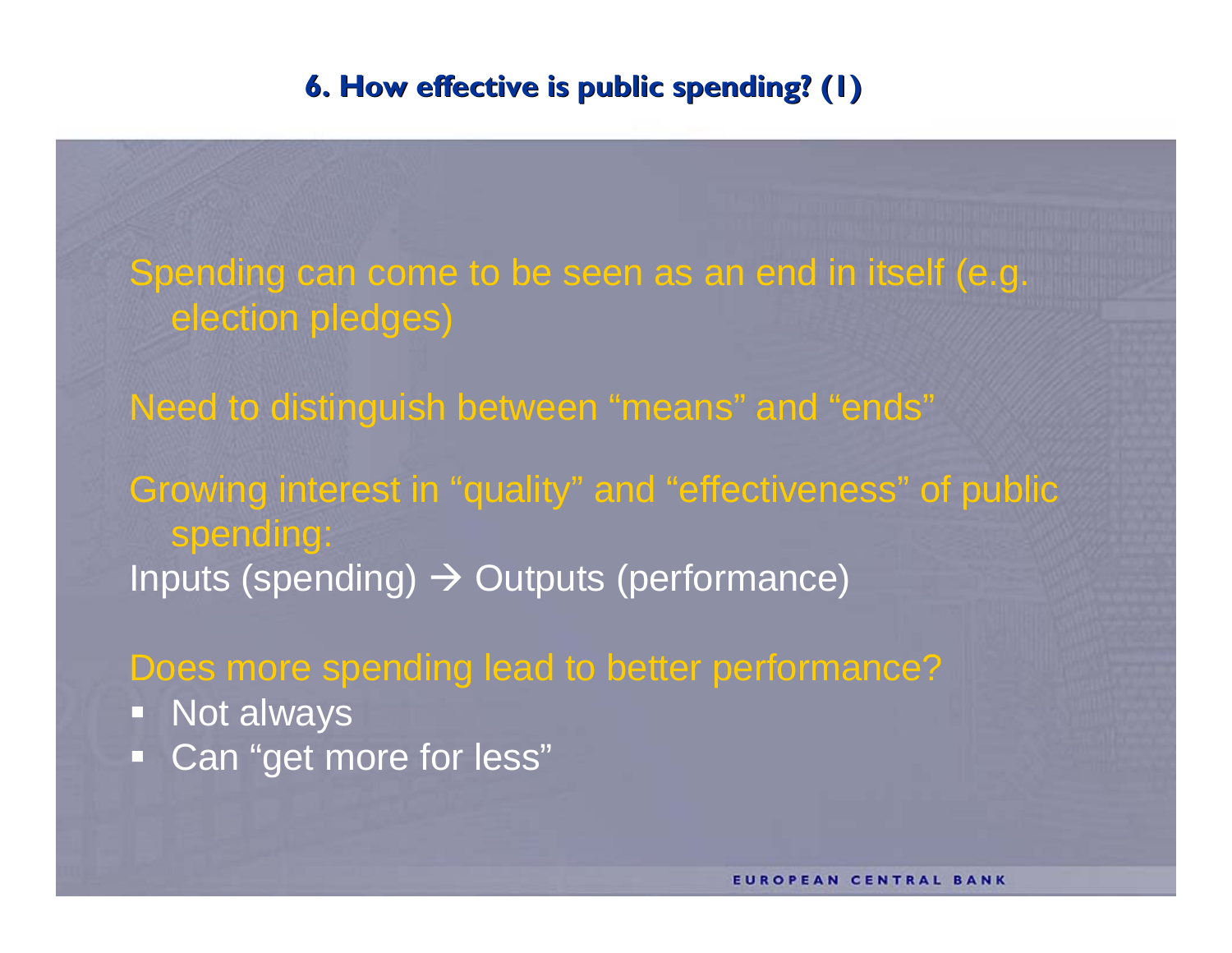### 7. How effective is public spending (2)



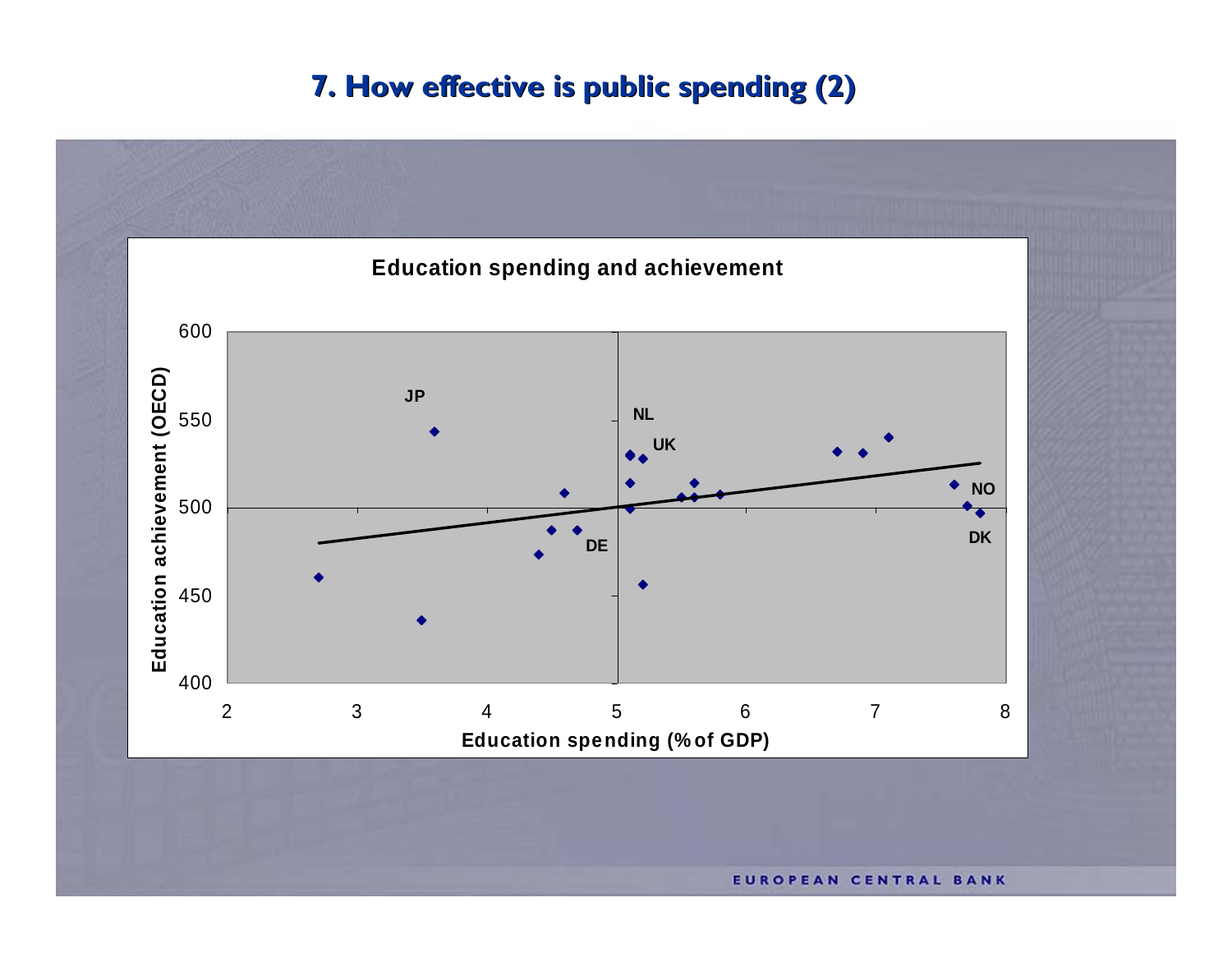### **8. How effective is public spending? (3)**

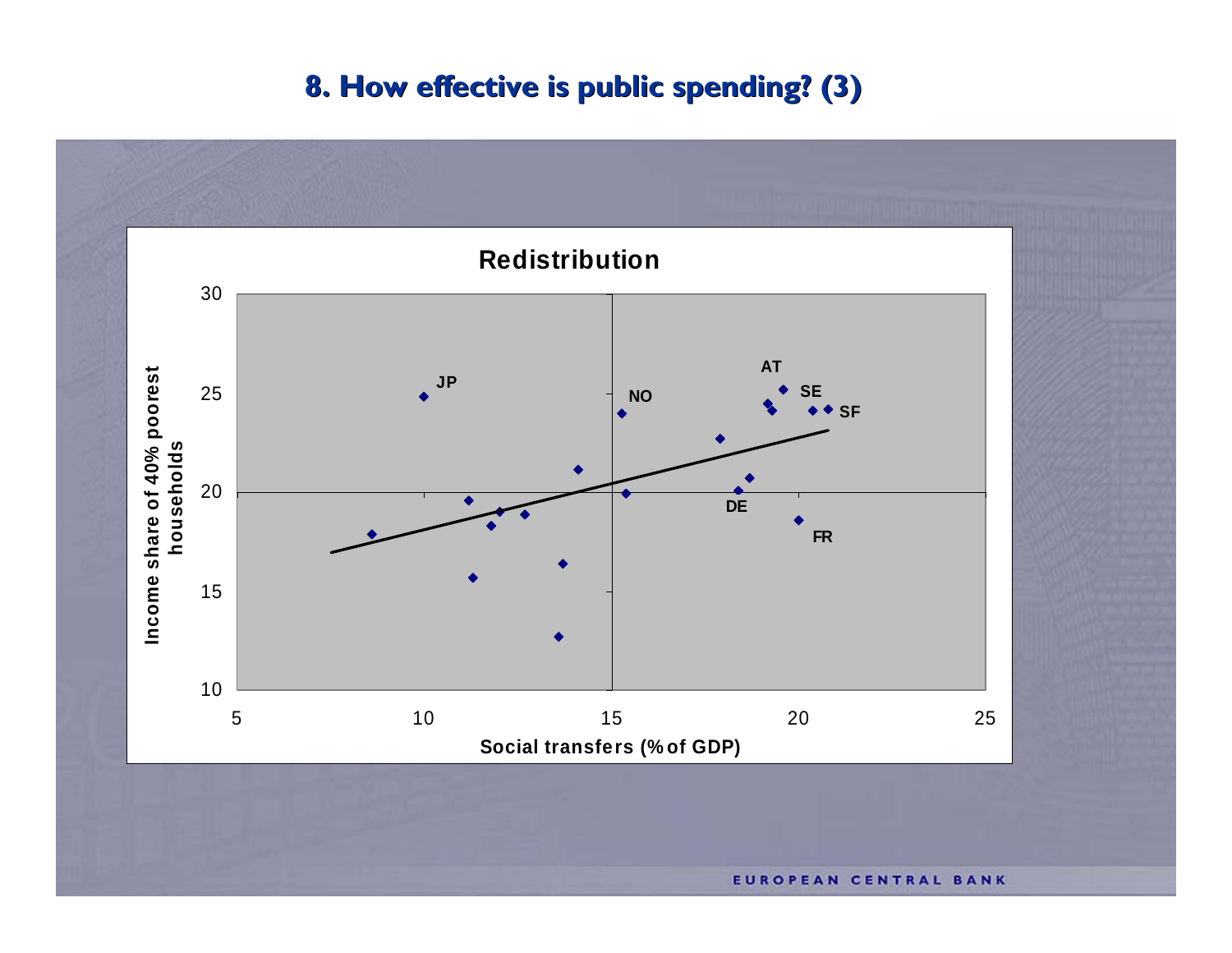#### **9. How large does government need to be ? (1)**

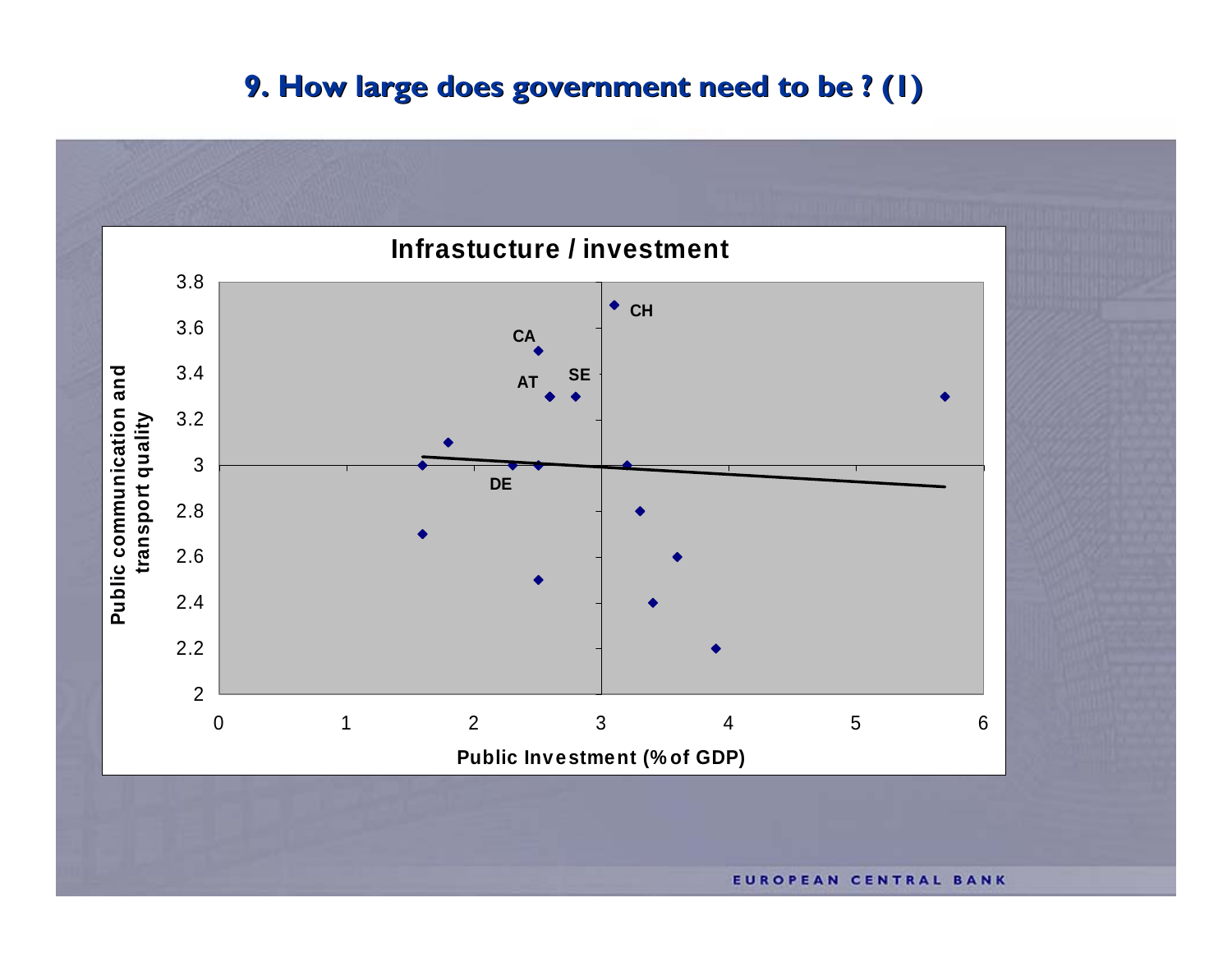### **10. How large does government need to be? (2) 10. How large does government need to be? (2)**

| Dailbuega \ evitseid0<br>category | Efficient<br>performers | Spending<br>(% GDP) |
|-----------------------------------|-------------------------|---------------------|
| Education                         | JP, NL, UK              | $\approx$ 5%        |
| Other goods and services          | JP, NZ, CH              | $\approx 10\%$      |
| Infrastructure / investment       | AT, CA, CH, SE          | $2 - 3\%$           |
| <b>Redistribution / transfers</b> | JP, NO                  | $10 - 15%$          |
| Total primary spending            |                         | $\approx$ 30%       |
| Interest payments                 |                         | $2 - 3\%$           |
| Total expenditure                 |                         | $30 - 35\%$         |